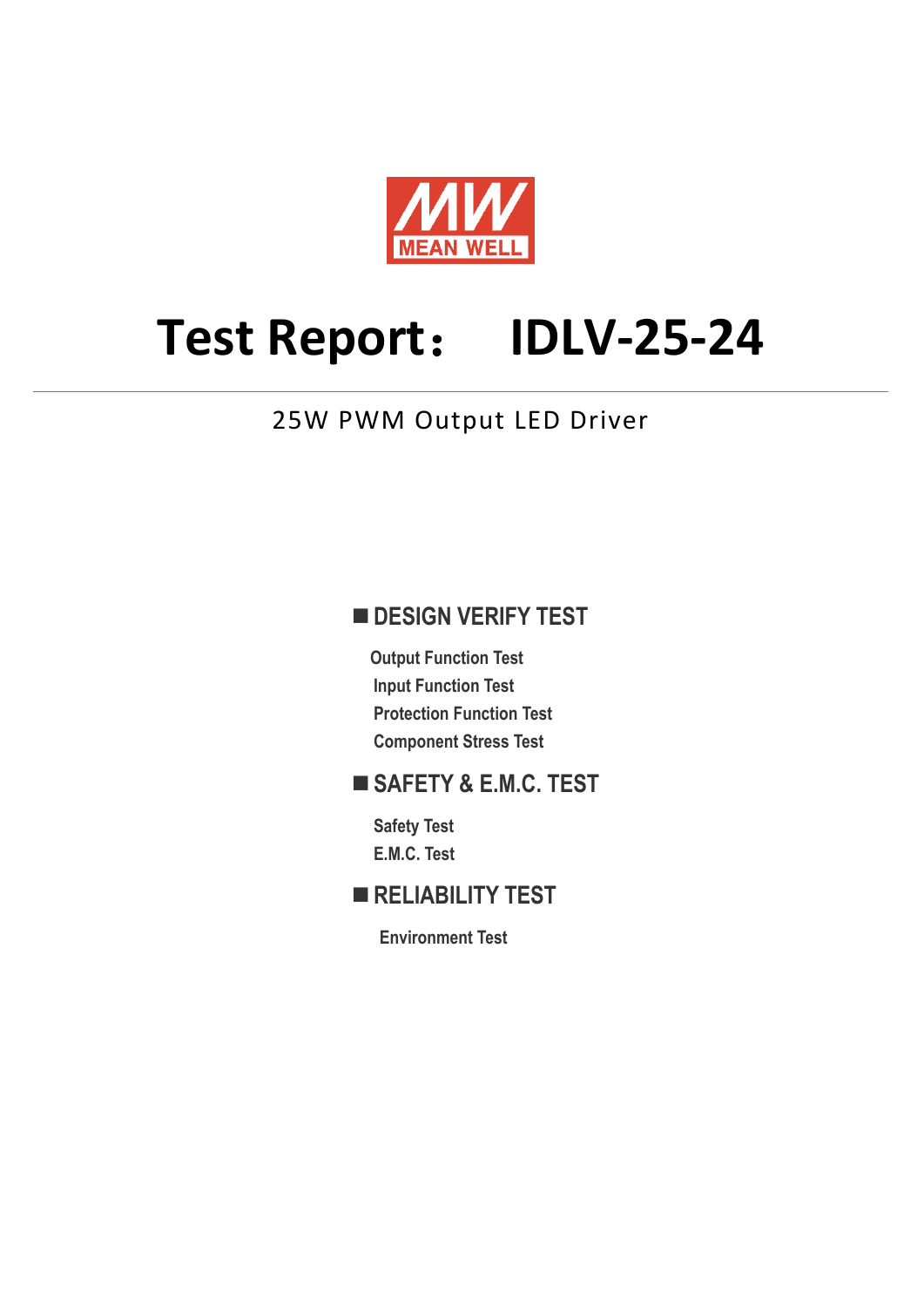

## **DESIGN VERIFY TEST**

## **OUTPUT FUNCTION TEST**

| <b>NO</b>      | <b>TEST ITEM</b>                                                                                                                                                                                                                                                            | <b>SPECIFICATION</b>                                                   | <b>TEST CONDITION</b>                                                                              | <b>RESULT</b>                                                         |  |
|----------------|-----------------------------------------------------------------------------------------------------------------------------------------------------------------------------------------------------------------------------------------------------------------------------|------------------------------------------------------------------------|----------------------------------------------------------------------------------------------------|-----------------------------------------------------------------------|--|
| 1              | PWM FREQUENCY                                                                                                                                                                                                                                                               | 1KHz (±20%)                                                            | $I/P: 230$ VAC<br>O/P: FULL LOAD<br>Ta: $25^{\circ}$ C                                             | 1108Hz                                                                |  |
| $\overline{2}$ | <b>VOLTAGE TOLERANCE</b>                                                                                                                                                                                                                                                    | ±10%                                                                   | I/P: 90 VAC / 295 VAC<br>O/P: FULL/ NO LOAD<br>Ta: 25°C                                            | $-1.5\% - 2.35\%$                                                     |  |
| 3              | OVER/UNDERSHOOT TEST                                                                                                                                                                                                                                                        | $<$ $\pm$ 10%                                                          | I/P: 230VAC<br>O/P: FULL LOAD<br>Ta: $25^{\circ}$ C                                                | $<$ $\pm$ 10%                                                         |  |
| 4              | SET UP TIME(Max)                                                                                                                                                                                                                                                            | 500ms/230VAC<br>1200ms/115VAC                                          | 230 VAC<br>$I/P$ :<br><b>115 VAC</b><br>$I/P$ :<br>O/P: FULL LOAD<br>Ta: 25°C                      | 364ms/230VAC<br>432ms/115VAC                                          |  |
|                | INPUT=230VAC/50HZ @ FULL LOAD                                                                                                                                                                                                                                               |                                                                        | INPUT=115VAC/60HZ @ FULL LOAD                                                                      |                                                                       |  |
|                | Output Voltage CH2: AC Input Voltage<br>CH1:<br>Tek Run<br>Û<br>10000000<br>LA ALE A A ALE LA ALE ALA LA ELA ALE                                                                                                                                                            | Trig?<br>$^{21.2}_{21.6}$ V<br>Δ:<br>@:<br>364ms<br>Δ:<br>64.0ms<br>@: | Output Voltage CH2: AC Input Voltage<br>CH1:<br>Tek Run<br>Trig?<br>Muuttummuuttuminnittumis<br>12 | $^{21.9}_{21.5}$ V<br>Δ:<br>Φ.<br>$\Delta$ :<br>432ms<br>@:<br>64.0ms |  |
|                | 2<br>Ch1 Max<br>25.9 V<br><b>MAMM</b><br><b>DEMMMMMM</b><br>Ch1 RMS<br>18.5 V<br>M 100ms A Ch1 J 18.2 V<br>$\begin{array}{ c c c c c }\n\hline\n\textbf{G}} & \textbf{5.00 V} & \textbf{Ch2} & \textbf{250 V} \\ \hline\n\end{array}$<br>16 Dec 2016<br>17:27:48<br>140.40% |                                                                        | <b>MMM</b>                                                                                         | Ch1 Max<br>25.9 V                                                     |  |
|                |                                                                                                                                                                                                                                                                             |                                                                        | Dhaaaaaaaaaaaa<br>M 100ms A Ch1 J 18.2 V<br>$31$ 5.00 V Ch <sub>2</sub> 100 V<br>150.00%           | Ch1 RMS<br>16.8 V<br>16 Dec 2016<br>17:42:37                          |  |
| 5              | AUXILIARY DC OUTPUT                                                                                                                                                                                                                                                         | Nominal 12V (deviation 11.4~12.6)                                      | I/P: 230 VAC                                                                                       | 11.94V                                                                |  |
|                | (For A-Type only)                                                                                                                                                                                                                                                           | @50mA                                                                  | O/P: FULL LOAD                                                                                     |                                                                       |  |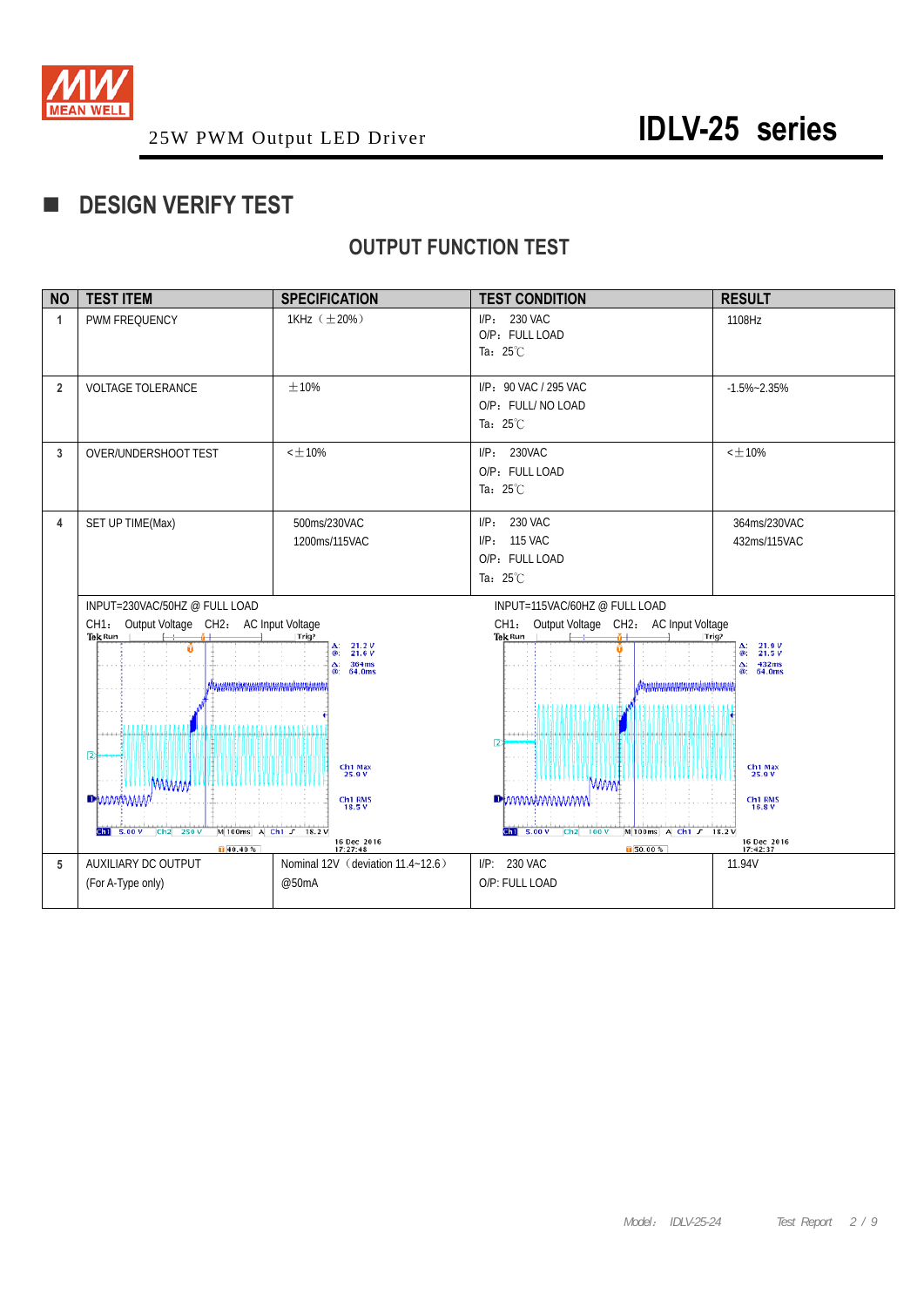

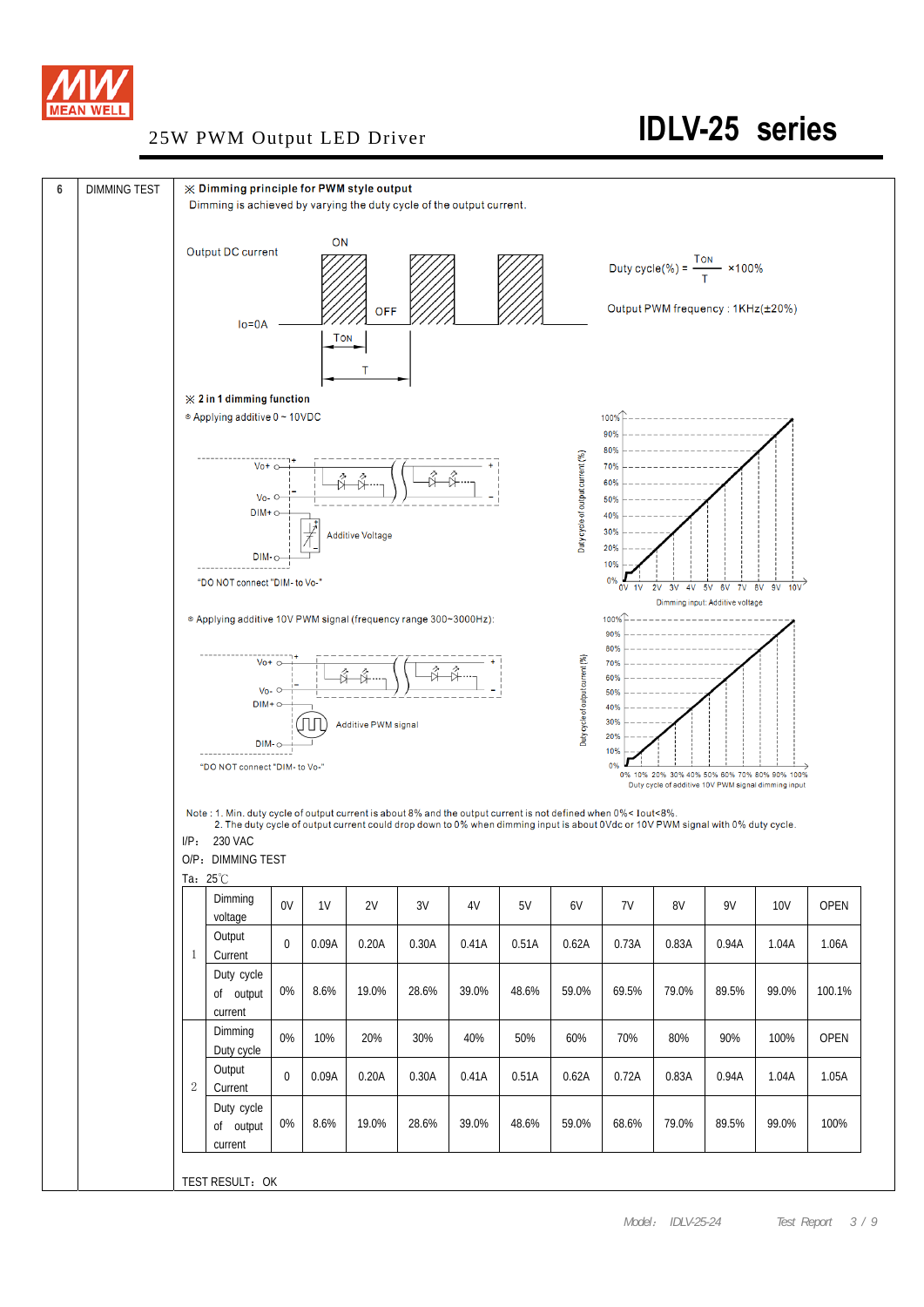

## **INPUT FUNCTION TEST**

| <b>NO</b>      | <b>TEST ITEM</b>                                       | <b>SPECIFICATION</b>                                                  | <b>TEST CONDITION</b>                                                                                                                                                             | <b>RESULT</b>                                                        |  |  |  |
|----------------|--------------------------------------------------------|-----------------------------------------------------------------------|-----------------------------------------------------------------------------------------------------------------------------------------------------------------------------------|----------------------------------------------------------------------|--|--|--|
| $\mathbf{1}$   | <b>INPUT VOLTAGE RANGE</b>                             | 90VAC~295VAC                                                          | I/P: TESTING<br>O/P: FULL LOAD<br>Ta: $25^{\circ}$ C                                                                                                                              | 90V~295V                                                             |  |  |  |
|                |                                                        |                                                                       | I/P:<br>(1)LOW-LINE-3V=87 V<br>HIGH-LINE+10V=305V<br>O/P: FULL/NO LOAD<br>ON: 30 Sec OFF: 30 Sec 10MIN<br>(2)230VAC<br>ON: 0.5 Sec OFF: 0.5 Sec 20MIN<br>(POWER ON/OFF NO DAMAGE) | TEST: OK                                                             |  |  |  |
| $\overline{2}$ | <b>INPUT FREQUENCY RANGE</b>                           | 47HZ ~63 HZ<br>NO DAMAGE                                              | I/P: 90 VAC ~295 VAC<br>O/P: FULL~NO LOAD<br>Ta: $25^{\circ}$ C                                                                                                                   | TEST: OK                                                             |  |  |  |
| 3              | <b>AC CURRENT</b>                                      | 0.4A/115VAC<br>0.16A/230VAC<br>0.13A/277VAC                           | I/P: 115 VAC<br>I/P: 230 VAC<br>I/P: 277 VAC<br>O/P: FULL LOAD<br>Ta: $25^{\circ}$ C                                                                                              | $I = 0.2688A/115VAC$<br>$I = 0.1364A/230VAC$<br>$I = 0.1181A/277VAC$ |  |  |  |
| 4              | LEAKAGE CURRENT                                        | < 0.75mA / 277VAC                                                     | I/P: 277 VAC<br>O/P: NO LOAD<br>Ta: $25^{\circ}$ C                                                                                                                                | L-FG: 0.0027 mA<br>N-FG: 0.0029 mA                                   |  |  |  |
| 5              | NO LOAD POWER<br>CONSUMPTION                           | < 0.5W for Blank-Type<br>< 1.2W for A-Type                            | I/P: 230VAC<br>O/P: NO LOAD<br>Ta: $25^{\circ}$ C                                                                                                                                 | 0.4231W for Blank-Type<br>0.4932W for A-Type                         |  |  |  |
| 6              | INRUSH CURRENT(Typ)                                    | COLD START 30A/230VAC<br>Twidth =150 us measured at 50%<br>Ipeak      | I/P: 230 VAC<br>O/P: FULL LOAD<br>Ta: $25^{\circ}$ C                                                                                                                              | I=21.7 A/230VAC<br>Twidth = $96us$                                   |  |  |  |
|                | INPUT=230VAC/50HZ @ FULL LOAD                          |                                                                       |                                                                                                                                                                                   |                                                                      |  |  |  |
|                | CH2: Input current<br>CH1: AC Input Voltage<br>Tek Run | Trig?                                                                 |                                                                                                                                                                                   |                                                                      |  |  |  |
|                | Û                                                      | $\Delta$ : 200mA<br>@: 11.0 A<br>$\Delta$ : 96.0µs<br>$@: 95.2 \mu s$ |                                                                                                                                                                                   |                                                                      |  |  |  |
|                |                                                        |                                                                       | Ch <sub>4</sub> Max<br>21.7 A                                                                                                                                                     |                                                                      |  |  |  |
|                | Ð                                                      | <b>MANAGEMENT</b>                                                     |                                                                                                                                                                                   |                                                                      |  |  |  |
|                | Ch2<br>$Ch4 + 5.00 A \Omega$                           | 250 V \ N 40.0us A Ch4 F<br>11.9 A                                    |                                                                                                                                                                                   |                                                                      |  |  |  |
|                | $\sqrt{34.40\%}$                                       |                                                                       |                                                                                                                                                                                   |                                                                      |  |  |  |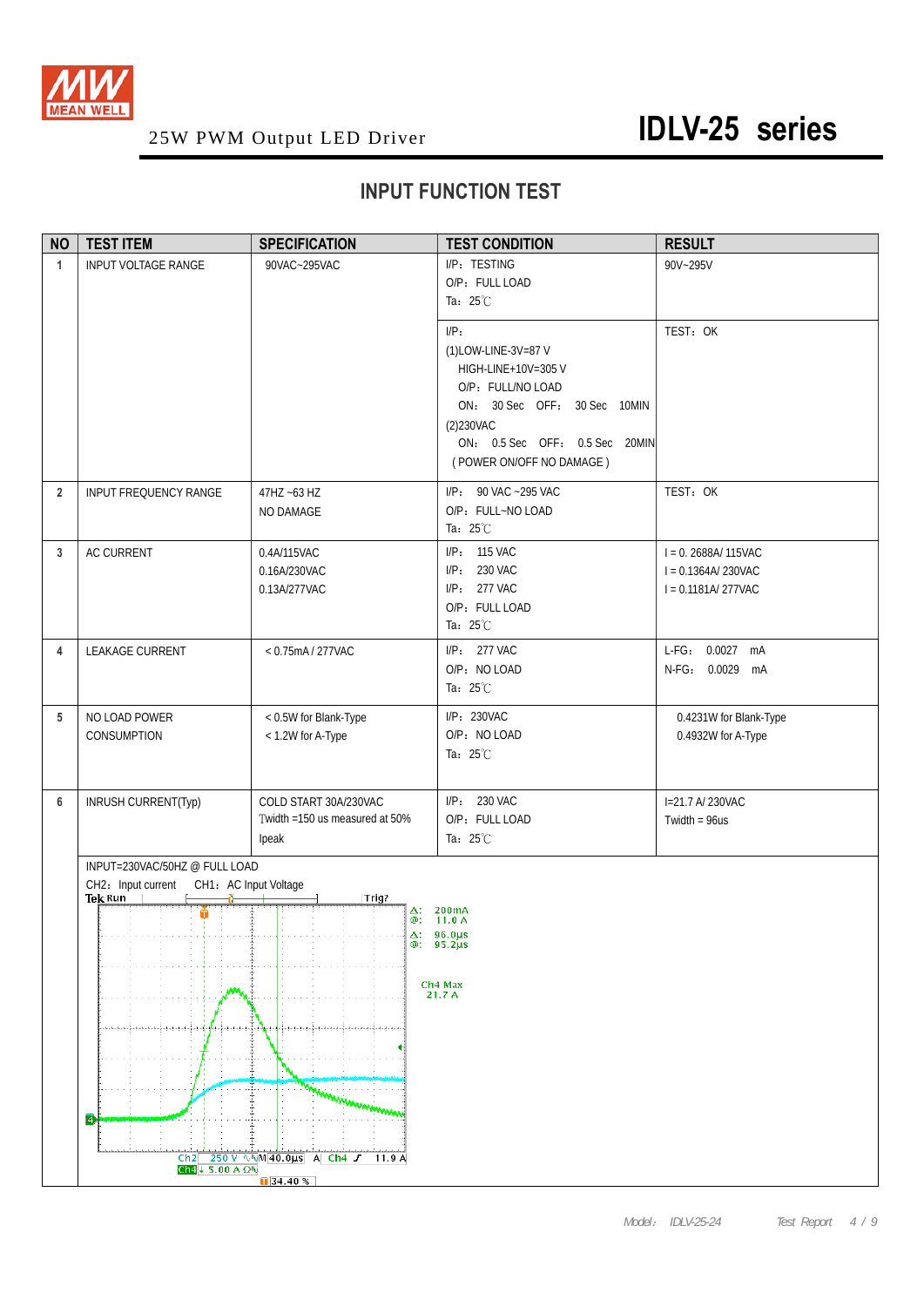

## 25W PWM Output LED Driver **IDLV-25 series**

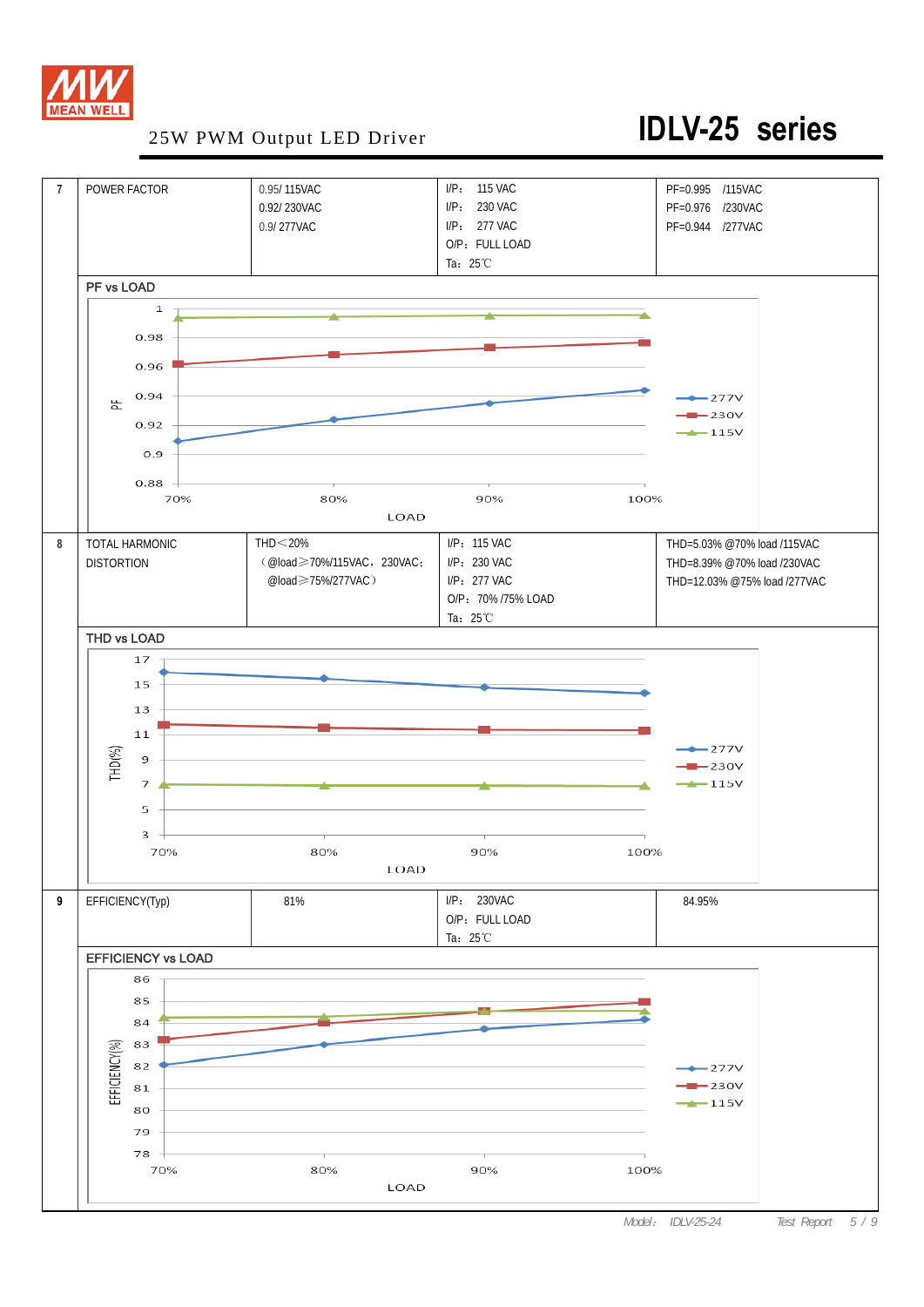

## **PROTECTION FUNCTION TEST**

| <b>NO</b> | <b>TEST ITEM</b>        | <b>SPECIFICATION</b> | <b>TEST CONDITION</b> | <b>RESULT</b>                                   |
|-----------|-------------------------|----------------------|-----------------------|-------------------------------------------------|
|           | OVER CURRENT PROTECTION | 105 %~ 120 %         | 100VAC<br>$I/P$ :     | 112%/100VAC                                     |
|           |                         |                      | 230VAC<br>$I/P$ :     | 112%/230VAC                                     |
|           |                         |                      | 295VAC<br>$I/P$ :     | 112%/295VAC                                     |
|           |                         |                      | O/P: TESTING          | Hiccup mode, recovers automatically after fault |
|           |                         |                      | Ta: $25^{\circ}$ C    | condition is removed                            |
|           | SHORT PROTECTION        | SHORT EVERY OUTPUT   | 90VAC<br>$I/P$ :      | NO DAMAGE                                       |
|           |                         | NO DAMAGE<br>1 HOUR- | 295VAC<br>$I/P$ :     | Shut down O/P voltage, re-power on to recovery  |
|           |                         |                      | O/P: 70%/FULL LOAD    |                                                 |
|           |                         |                      | Ta: $25^{\circ}$ C    |                                                 |

## **COMPONENT STRESS TEST**

| <b>NO</b>      | <b>TEST ITEM</b>                                                                        | <b>SPECIFICATION</b>               | <b>TEST CONDITION</b>                                                                                                                               | <b>RESULT</b>                       |
|----------------|-----------------------------------------------------------------------------------------|------------------------------------|-----------------------------------------------------------------------------------------------------------------------------------------------------|-------------------------------------|
|                | <b>PWM Transistor</b><br>$(D \text{ to } S)$ or $(C \text{ to } E)$ <b>Peak Voltage</b> | Rated<br>Q <sub>1</sub><br>7A/800V | $I/P$ : High-Line +3V = 298V<br>(1) Full Load Turn on<br>$O/P$ :<br>(2) Output Short<br>(3) Full load continue<br>Ta: $25^{\circ}$ C                | (1) 648V<br>(2) 608V<br>(3) 602V    |
| $\overline{2}$ | Diode Peak Voltage                                                                      | D <sub>100</sub> Rated<br>16A/200V | $I/P$ : High-Line +3V = 298V<br>(1) Full Load Turn on<br>$O/P$ :<br>(2) Output Short<br>(3) Full load continue<br>Ta: $25^{\circ}$ C                | (1) 128V<br>(2) 131V<br>(3) 127V    |
| 3              | <b>Control IC Voltage Test</b>                                                          | Rated<br>U1<br>35V                 | $I/P$ : High-Line +3V = 298V<br>O/P: (1) Full Load input on/off<br>(2) NO load input on /Off<br>(3) Full Load /NO load Change<br>Ta: $25^{\circ}$ C | (1) 13.7V<br>(2) 13.6V<br>(3) 13.7V |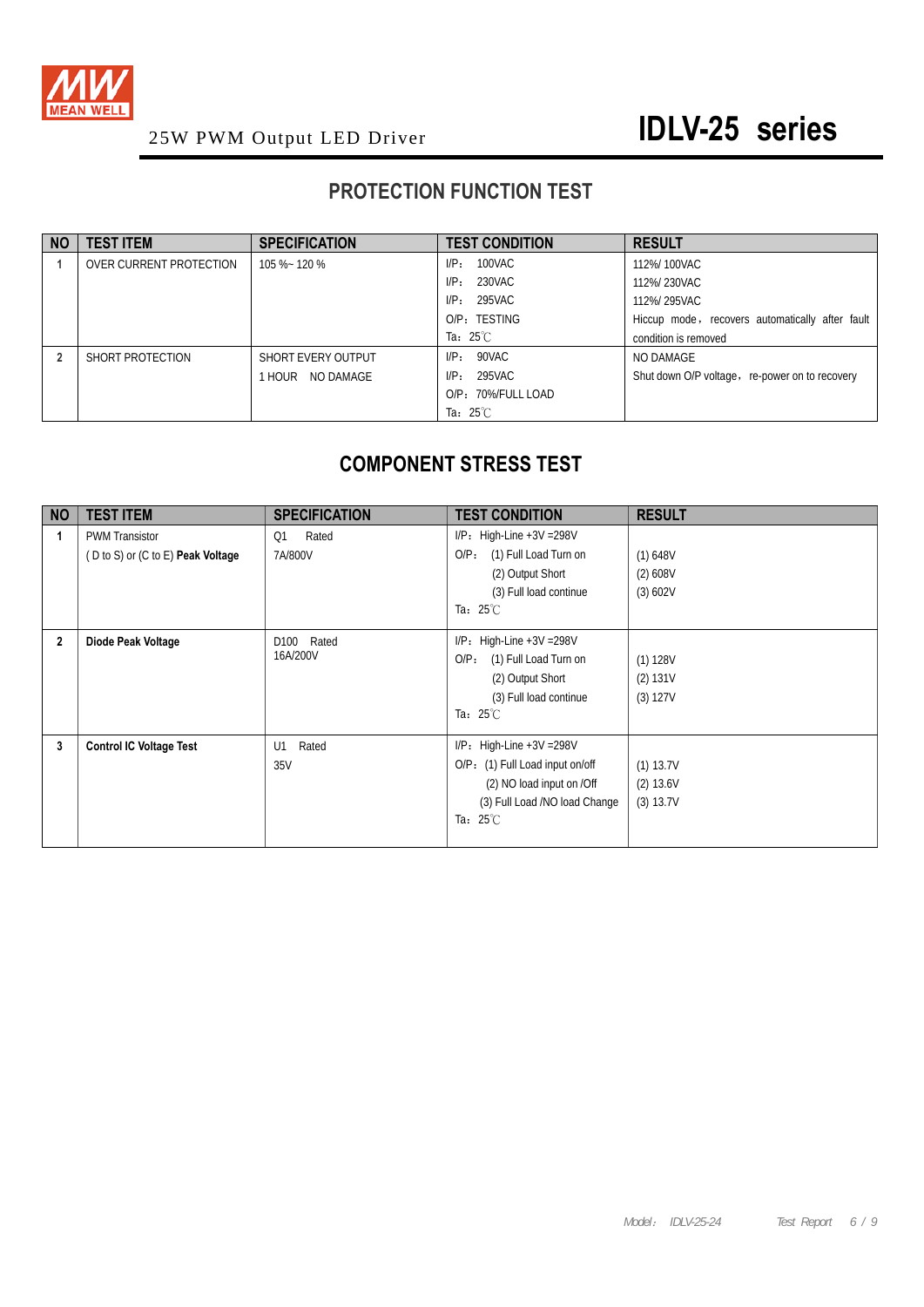

## **SAFETY TEST**

| <b>NO</b> | <b>TEST ITEM</b>     | <b>SPECIFICATION</b>             | <b>TEST CONDITION</b>                           | <b>RESULT</b>             |
|-----------|----------------------|----------------------------------|-------------------------------------------------|---------------------------|
|           | WITHSTAND VOLTAGE    | 3.75KVAC/min<br>$I/P-O/P$ :      | 4.125KVAC/min<br>$I/P$ -O/P:                    | $I/P$ -O/P: 1.724mA       |
|           |                      |                                  | Ta: $25^{\circ}$ C                              | NO DAMAGE                 |
|           | ISOLATION RESISTANCE | $I/P$ -O/P: 500VDC>100M $\Omega$ | 500VDC<br>$I/P$ - $O/P$ :<br>Ta: $25^{\circ}$ C | $>$ 9999MQ<br>$I/P$ -O/P: |

## **E.M.C TEST**

| <b>NO</b>      | <b>TEST ITEM</b>                            | <b>SPECIFICATION</b>                                      | <b>TEST CONDITION</b>                                         | <b>RESULT</b> |  |  |
|----------------|---------------------------------------------|-----------------------------------------------------------|---------------------------------------------------------------|---------------|--|--|
| 1              | <b>HARMONIC</b>                             | EN61000-3-2                                               | I/P: 230VAC/50HZ<br>O/P: FULL /70% LOAD<br>Ta: $25^{\circ}$ C | PASS          |  |  |
| $\overline{2}$ | CONDUCTION                                  | EN55015                                                   | I/P: 230 VAC/50HZ<br>O/P: FULL LOAD<br>Ta: $25^{\circ}$ C     | PASS          |  |  |
| 3              | <b>RADIATION</b>                            | EN55015                                                   | I/P: 230 VAC/50HZ<br>O/P: FULL LOAD<br>Ta: $25^{\circ}$ C     | PASS          |  |  |
| 4              | E.S.D                                       | EN61000-4-2<br>LIGHT INDUSTRY<br>Air: 8KV<br>Contact: 4KV | I/P: 230 VAC/50HZ<br>O/P: FULL LOAD<br>Ta: $25^{\circ}$ C     | PASS          |  |  |
| 5              | E.F.T                                       | EN61000-4-4<br><b>LIGHT INDUSTRY</b><br>INPUT: 1KV        | I/P: 230VAC/50HZ<br>O/P: FULL LOAD<br>Ta: $25^{\circ}$ C      | PASS          |  |  |
| 6              | <b>SURGE</b>                                | EN61000-4-5<br><b>LIGHT INDUSTRY</b><br>$L-N: 1KV$        | I/P: 230VAC/50HZ<br>O/P: FULL LOAD<br>Ta: $25^{\circ}$ C      | PASS          |  |  |
| $\overline{7}$ | Test by certified Lab & Test Report Prepare |                                                           |                                                               |               |  |  |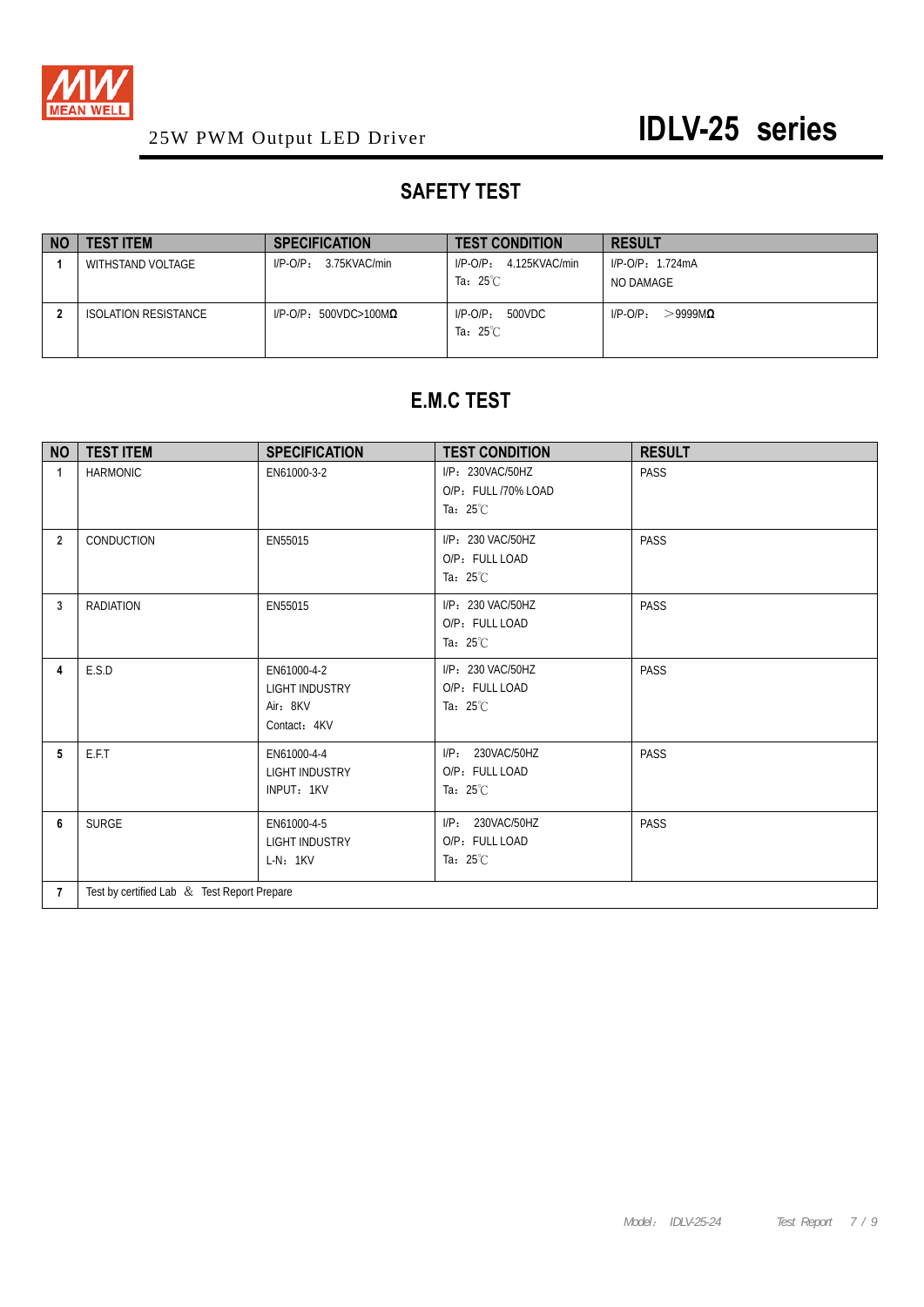

## **RELIABILITY TEST**

## **ENVIRONMENT TEST**

| <b>NO</b>      | <b>TEST ITEM</b>         | <b>SPECIFICATION</b>    |                                             | <b>TEST CONDITION</b>                                | <b>RESULT</b>              |
|----------------|--------------------------|-------------------------|---------------------------------------------|------------------------------------------------------|----------------------------|
| $\mathbf{1}$   | TEMPERATURE RISE TEST    | MODEL: IDLV-25-24       |                                             |                                                      |                            |
|                |                          |                         | 1. ROOM AMBIENT BURN-IN: 2 HRS              |                                                      |                            |
|                |                          |                         |                                             | $I/P$ : 230VAC O/P: FULL LOAD Ta= 24.4°C             |                            |
|                |                          |                         | 2. HIGH AMBIENT BURN-IN: 2 HRS              |                                                      |                            |
|                |                          |                         |                                             | I/P: 230VAC O/P: FULL LOAD Ta= 45.6°C                |                            |
|                |                          |                         |                                             |                                                      |                            |
|                |                          | NO                      | Position                                    | ROOM AMBIENT Ta= 24.4 $^{\circ}$ C                   | HIGH AMBIENT Ta=45.6 °C    |
|                |                          | $\overline{1}$          | BD1                                         | 64.4°C                                               | 83.7°C                     |
|                |                          | $\overline{2}$          | L1                                          | 47.9°C                                               | $68.0^{\circ}$ C           |
|                |                          | 3                       | RTH <sub>1</sub>                            | 51.7°C                                               | 71.5°C                     |
|                |                          | 4                       | C <sub>8</sub>                              | 74.2°C                                               | 93.6°C                     |
|                |                          | 5                       | C6                                          | 71.3°C                                               | 90.6°C                     |
|                |                          | 6                       | Q1                                          | 72.1°C                                               | 92.0°C                     |
|                |                          | $7\overline{ }$         | D <sub>1</sub>                              | 78.0°C                                               | 98.2°C                     |
|                |                          | 8                       | U1                                          | 69.6°C                                               | 89.2°C                     |
|                |                          | 9                       | C16                                         | 70.1°C                                               | 89.4°C                     |
|                |                          | 10                      | T1                                          | 73.8°C                                               | 92.7°C                     |
|                |                          | 11                      | D100                                        | 76.4°C                                               | 96.1°C                     |
|                |                          | 12                      | Q100                                        | 62.0°C                                               | 82.2°C                     |
|                |                          | 13                      | U100                                        | 69.9°C                                               | 89.4°C                     |
|                |                          | 14                      | RG1                                         | 79.7°C                                               | 98.6°C                     |
|                |                          | 15                      | C <sub>206</sub>                            | 67.6°C                                               | 87.2°C                     |
|                |                          | 16                      | C <sub>105</sub>                            | 58.2°C                                               | 77.6°C                     |
|                |                          | 17                      | C <sub>106</sub>                            | 59.3°C<br>53.2°C                                     | 79.1°C                     |
|                |                          | 18<br>19                | <b>LF100</b><br>THS <sub>2</sub>            | $63.0^{\circ}$ C                                     | 73.4°C<br>$82.5^{\circ}$ C |
|                |                          | 20                      | <b>TC</b>                                   | 57.8°C                                               | 75.7°C                     |
|                |                          |                         |                                             |                                                      |                            |
| $\overline{2}$ | LOW TEMPERATURE          |                         | TURN ON AFTER 2 HOUR                        | I/P: 295VAC/100VAC<br>O/P: FULL LOAD                 | TEST: OK                   |
|                | TURN ON TEST             |                         |                                             | Ta= $-25^{\circ}$ C                                  |                            |
|                |                          |                         |                                             |                                                      |                            |
| 3              | <b>HIGH HUMIDITY</b>     | AFTER 12 HOURS          |                                             | I/P: 305VAC                                          | TEST: OK                   |
|                | <b>HIGH TEMPERATURE</b>  | IN CHAMBER ON           |                                             | O/P: FULL LOAD                                       |                            |
|                | HIGH VOLTAGE             | CONTROL 45 °C           |                                             | Ta=45 $^{\circ}$ C                                   |                            |
|                | TURN ON TEST             | NO DAMAGE               |                                             | HUMIDITY= 95% R.H                                    |                            |
| 4              | TEMPERATURE              | $\pm$ 0.03%/°C (0~45°C) |                                             | 230 VAC<br>$I/P$ :                                   | $\pm$ 0.012%/°C (0~45°C)   |
|                | COEFFICIENT              |                         |                                             | O/P: FULL LOAD                                       |                            |
| 5              | STORAGE TEMPERATURE TEST |                         | 1. Thermal shock Temperature: -45°C ~ +90°C |                                                      | TEST: OK                   |
|                |                          |                         | 2. Temperature change rate : 25°C / MIN     |                                                      |                            |
|                |                          |                         |                                             | 3. Dwell time low and high temperature : 30 MIN/EACH |                            |
|                |                          |                         | 4. Total test cycle: 5 CYCLE                |                                                      |                            |
|                |                          |                         | 5. Input/Output condition: STATIC           |                                                      |                            |
|                |                          |                         |                                             |                                                      |                            |